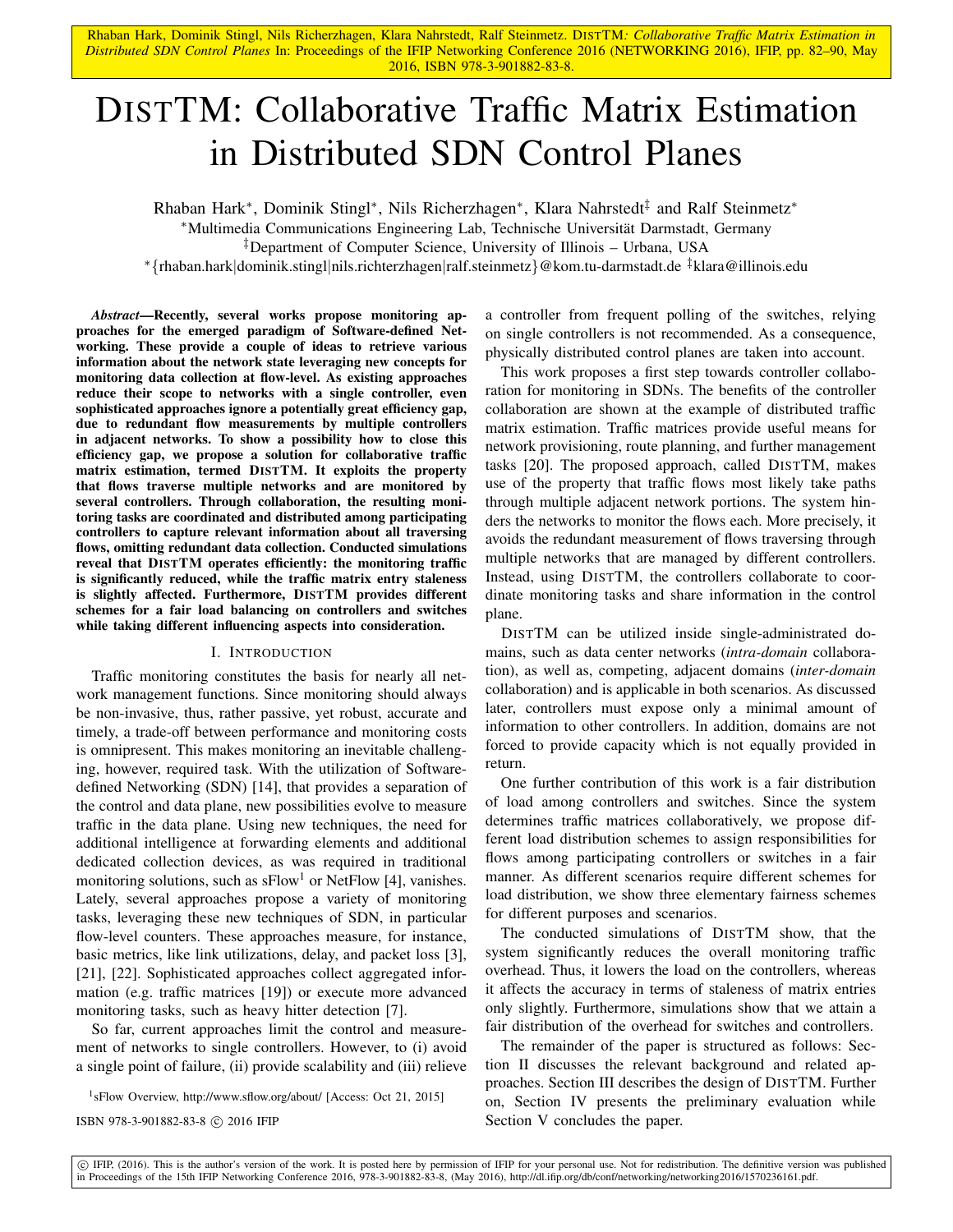## II. BACKGROUND AND RELATED WORK

This section gives an overview over helpful backgrounds and relevant works which contribute to this paper. The first subsection briefly introduces mechanisms to capture data plane information in SDNs, before the second subsection specifies traffic matrices of interest. Additionally, it gives a short introduction to OPENTM, a traffic matrix estimation approach for single-controller SDNs. Its basic concept of how a traffic matrix can be determined is used as reference for non-collaborating networks. Subsequently, the third subsection describes selected works about collaboration between network nodes. To the best of the authors' knowledge, collaborative monitoring for SDNs on controller level, as it is targeted in this work, has not yet been investigated.

## *A. Data Capturing in Software-defined Networks*

In OpenFlow [12], the widely accepted de-facto standard for Ethernet-based SDNs, the data plane consists of dump switches with flow tables managed by controllers in the control plane. In addition to a number of management fields, these flow tables comprise counter fields which are incremented every time a packet is processed using the corresponding entry. For every entry a packet as well as a byte counter are available for monitoring use. These can be deactivated individually to reduce the load on a switch. The controller is supposed to fetch counters in multiple ways: (i) using explicit statistic requests for single flow entries or aggregations; or (ii) implicitly when a flow entry is removed (e.g. triggered by a timeout). The OpenFlow switch specification version  $1.5<sup>2</sup>$  introduces additional thresholds for counters, providing push-based counter access. A related OpenFlow extension that is denoted FLEXAM [16] provides additional packet sampling capabilities. In contrast, approaches such as OPENSKETCH [23] and DCM [24] implement a specialized data plane which make it again necessary to customize the protocol, yet yielding to efficient data collection mechanisms.

Anyway, most existing monitoring approaches, rely on version OpenFlow protocol version 1.3 which is expected to be a stable basis<sup>3</sup>. In order to reach applicability in non-custom SDN environments, this work only uses features available in the original protocol.

## *B. Traffic Matrices of interest*

Traffic matrices are abstract data structures showing traffic information for pairs of network nodes. As an example and also used in this work, a traffic matrix can accumulate the amount of traffic in terms of packets or bytes between all ingress/egress switch pairs in the network. They are used for management tasks like capacity planning, network provisioning, load balancing policies for route optimization, but can also be used to detect traffic anomalies and other security related events [20]. They might contain different representations, such as a maximum, minimum, average or a sum. Besides traffic matrices, other types of matrices, like delay matrices, presenting the node-to-node delay for all pairs, or loss matrices exist. Further studies as well as a taxonomy can be found in [13], [20].

Tootoonchian et al. propose OPENTM [19] to estimate traffic matrices in the context of SDN. It takes advantage of the logical centralization of the controller. More precisely, it uses centrally available information given by the controllers routing application to observe upcoming flows. Further on, it queries a flows path in order to be able to select one switch on the path and poll it for statistics. By accumulating flow level byte counters of flows originating at the same node and ending at the same node, it calculates all entries of the traffic matrix. Aside traffic matrix estimation, OPENTMs main contribution is an intelligent selection of polled switches on the path in order to support a fair overhead distribution among switches and yet perform well in terms of accuracy due to packet loss. However, this work adopts the matrix estimation concept of OPENTM based on available routing information.

## *C. Collaboration in SDN*

In the context of network collaboration, Yu et al. [24] propose a memory efficient collaboration-enabled control plane for SDNs. The work states that flows are often monitored redundantly at different switches if flow aggregation is used to reduce the number of rules. On the other side, if single flows are selected to reach fine granular measurements, the number of rules becomes too large. They tackle the problem using two-stage Bloom filters on switches. These filters can be defined in a way the switches monitor particular sets of flows without the need to define one rule per flow. Thus, as rules can be defined efficiently in alignment with monitoring rules of other switches, DCM allows collaboration on switch level. In contrast, we try to achieve collaboration on the controller level. Terzis et al. [17] already proposed a model for collaboration on a comparable level in 1999 in another context. In their approach, bandwidth brokers of different domains maintain agreements to cooperatively allocate resources for *inter-domain* traffic.

In order to be able to collaborate with other controllers, recent approaches introduce infrastructures for distributed SDN control planes [2], [5], [9], [15], [18]. Their target is to give controllers of the same control plane a shared view on the whole network while distributed properties are abstracted as good as possible for their applications. Those approaches do not include monitoring as a potential controller application for distributed control planes. However, DISCO [15] introduces monitoring agents in controllers which are able to measure link utilization. Actually, as the monitoring is limited to links between peering points to adjacent networks and each controller measures the statistics individually, no collaboration is done in this context. In this work it is assumed that the control plane allows controllers to communicate with one another. Hence, a distributed control plane infrastructure, such as DISCO,

 c IFIP, (2016). This is the author's version of the work. It is posted here by permission of IFIP for your personal use. Not for redistribution. The definitive version was published in Proceedings of the 15th IFIP Networking Conference 2016, 978-3-901882-83-8, (May 2016), http://dl.ifip.org/db/conf/networking/networking2016/1570236161.pdf.

<sup>2</sup>ONF: SDN Resources – Technical Library, https://www.opennetworking. org/sdn-resources/technical-library [Access: Oct 22,2015]

<sup>&</sup>lt;sup>3</sup>Sean Michael Kerner: OpenFlow Protocol 1.3.0 Approved, http://www.enterprisenetworkingplanet.com/nethub/openflow-protocol-1. 3.0-approved.html [Access: Oct 26, 2015]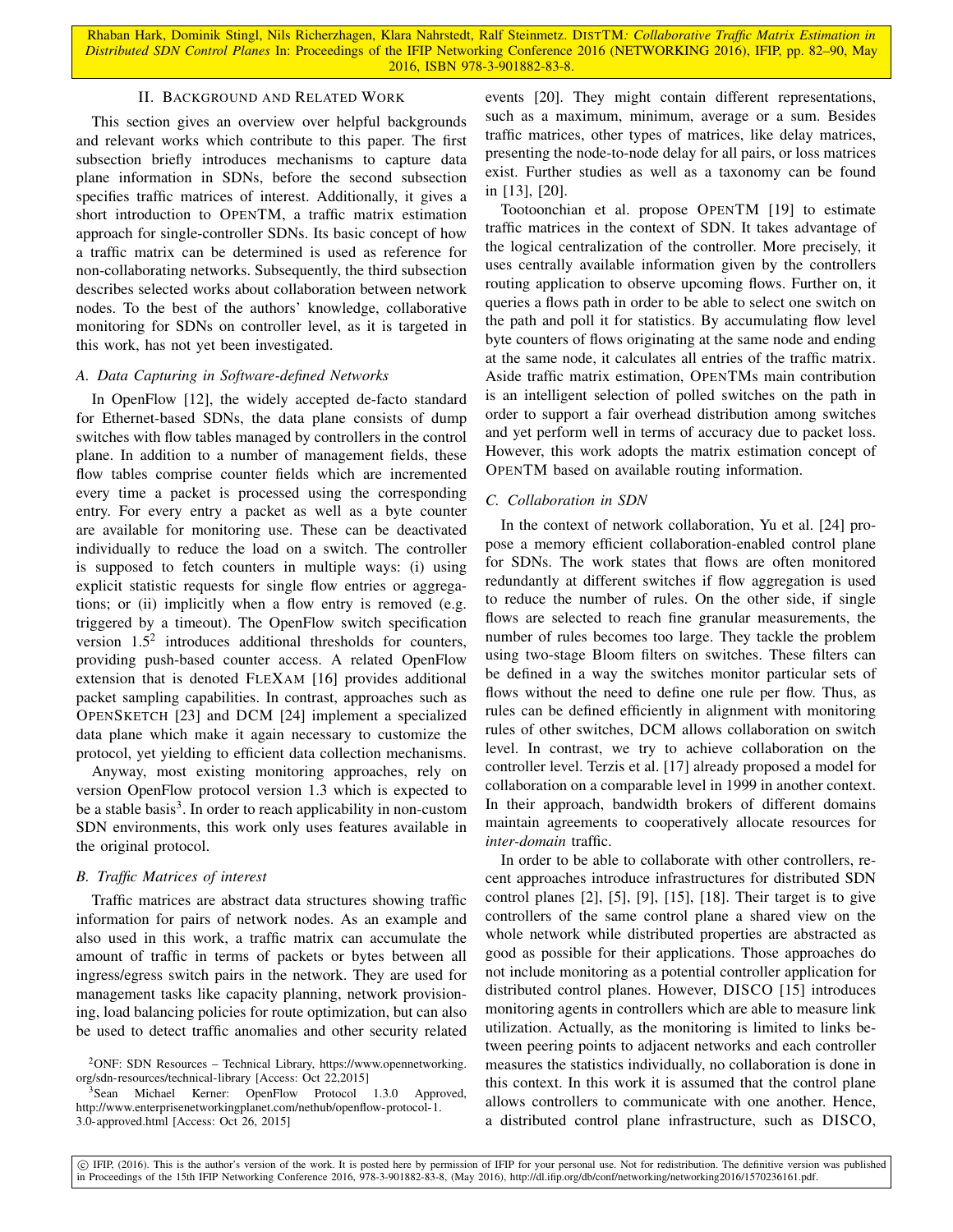would be a good basis to satisfy the need for a communication possibility between controllers. Levin et al. [11] point out, that trade-offs between staleness and optimality as well as between application complexity and robustness turn up when logically centralized control planes are mapped to physically decentralized.

## III. DISTTM

This section deals with the concept of the distributed collaborative traffic matrix estimation system, termed DISTTM. DISTTM consists of collaborating modules that are installed at multiple controllers and exchange messages among each other for the estimation of traffic matrices at the controllers. Therefore, a controller periodically interacts with its switches to capture the data, as detailed in Section III-A. Given this interaction pattern, the collaboration and coordination among controllers for the distributed estimation of traffic matrices are presented in Section III-B and Section III-C, respectively. Finally, Section III-D introduces three schemes to influence DISTTM's coordination for a fair task distribution based on different criteria.

## *A. Generation of Traffic Matrices*

The problem of estimating a traffic matrix in an SDN with a single controller can be tackled using, for instance, OPENTM [19] as described in Section II-B. A controller informs its traffic matrix estimation module whenever a new flow is installed. Afterwards, the statistics for this flow are periodically polled from a selected switch on the flow's path. The interval for the periodic polling is specified by the system parameter T (*polling request interval*). To select a switch along a flow's path, OPENTM presents multiple strategies for an intelligent and sophisticated switch selection. However, DISTTM relies on a random selection of a switch along the path for the sake of simplicity and directs to OPENTM for questions relating the switch selection. The traffic matrix module in a controller uses the gathered statistics from the selected switch to generate the traffic matrix and update the affected cell of the matrix. For the identification of the correct cell, the controller uses the origin (ingress switch) and the destination (egress switch) of the flow. Given the example in Figure 1,  $C_A$  polls statistics of flows  $f_A$ ,  $f_B$  and  $f_C$ . Regarding  $f_A$ , the statistics can be polled at switch  $S_{A1}$ ,  $S_{A3}$  or  $S_{A2}$ along its path. The measurements are used to fill the cell of pair  $(S_{A1}, S_{A2}) = (ingress, egress)$ .  $C_B$  polls statistics of  $f_B$  and  $f_C$  to fill the cell of pair  $(S_{B1}, S_{B2})$  as well as  $f_D$ for  $(S_{B3}, S_{B2})$ .  $C_C$  acts analogously in its network. A flow is polled until the controller receives a message about its timeout (*FlowRemoved*). In this work, DISTTM stores the total amount of bytes for each cell. Other metrics, such as the throughput or bandwidth consumption, may be calculated or derived as well.

The described interaction between a controller and its switches represents an easy-to-operate solution. However, the simplicity of this approach comes at the expense of inevitable excessive cost in terms of statistic requests at switches and



Fig. 1. Inter-network flows.

controllers, particularly questioning its scalability. To reduce the overhead and improve scalability, DISTTM breaks up with the necessity to measure each upcoming flow on each controller. Instead, we introduce the concept of controller collaboration, i.e. sharing of information, in the following.

# *B.* DISTTM *Controller Collaboration*

Assuming the knowledge about peering points between adjacent networks, flows which traverse through networks of cooperating controllers can be identified. As an example,  $C_A$  detects, that  $f_B$  and  $f_C$  exit its network towards the network of  $C_B$ . Given this capability and knowledge about traversing flows, DISTTM provides the functionality to coordinate the monitoring. Hence, controllers are able to trigger a coordination whenever considered necessary to distribute responsibilities for redundantly measured flows like  $f_B$  and  $f_C$  among the controllers. A coordination assigns each flow to exactly one controller, which is subsequently exclusively responsible to capture statistics of this flow (e.g. only  $C_A$ captures  $f_B$  and  $C_B$  captures  $f_C$ ). So, DISTTM informs each controller (i) about the flows it must monitor and (ii) about other controllers that are interested in the collected statistics of the corresponding flows. As a result of that coordination, in addition to periodic polling of statistics, controllers must transmit updates to a list of interested controllers. These actions are periodically triggered depending on the system parameter T.

Given the example in Figure 1, flow  $f_B$  originates at host 10.0.0.1 and has its destination at host 20.0.0.1, traversing the network of controller  $C_A$ ,  $C_B$ , and  $C_C$ . In the naive solution controller  $C_A$ ,  $C_B$ , and  $C_C$  would poll statistics of flow  $f_B$  from selected switches in their network to update their traffic matrix with the resulting traffic of  $f_B$ . Using DISTTM, only one controller, for instance  $C_A$ , would fetch the statistics of  $f_B$  and provide the information to  $C_B$ and  $C_C$ . In turn, other flows, such as  $f_C$  and  $f_D$ , may be assigned to  $C_B$  and  $C_C$ , while the resulting measurements are transmitted to all interested controllers. As flow  $f_D$  only traverses the network of  $C_B$  and  $C_C$ ,  $C_A$  is even not aware of  $f_D$  and will not be informed about updates of  $f_D$ . Flow  $f_A$  is only monitored by  $C_A$  as it only traverses the network of  $C_A$ .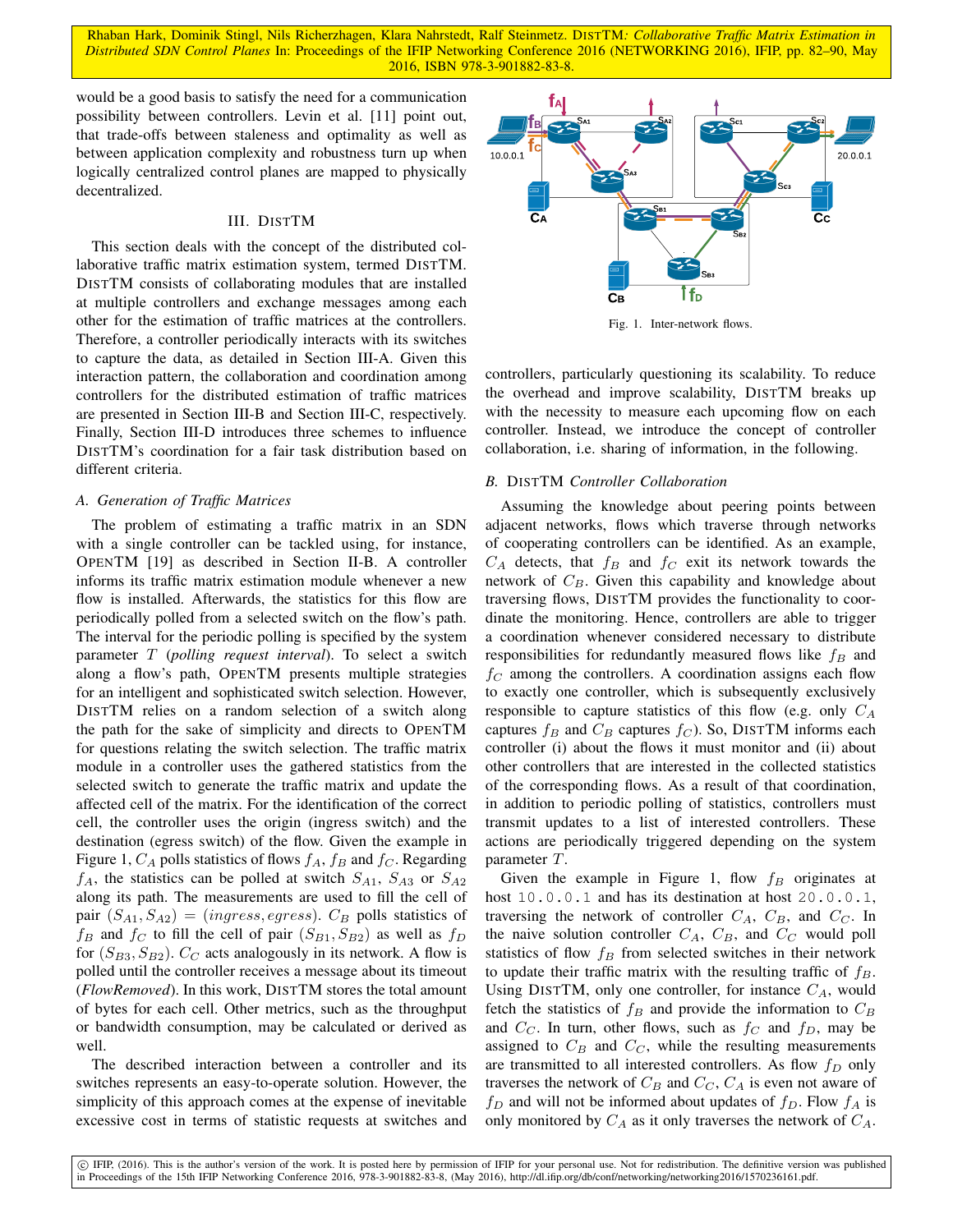For this particular example the number of statistic requests reduces from 9 ( $C_A : [f_A, f_B, f_C] + C_B : [f_B, f_C, f_D] + C_C$ :  $[f_B, f_C, f_D] = 9$ ) to 4  $(C_A : [f_A, f_B] + C_B : [f_C] + C_C$ :  $[f_D] = 4$ .

A controller uses directly polled values and received values from other controllers to update its traffic matrix. In the example  $C_A$  uses the polled values of  $f_A$  to update the matrix entry for pair  $(S_{A1}, S_{A2})$ . To update the  $(S_{A1}, S_{A3})$  entry it uses the directly polled values of  $f_B$  and complements it with the received values from  $C_B$  about  $f_C$ .

Among the collaborating controllers DISTTM identifies redundantly monitored flows and controllers interested in these flows. Based on these insights DISTTM selects one controller out of the pool of interested controllers to assign the flow to. The chosen controller is subsequently responsible to poll statistic values about the flow and share them with all interested controllers. Hence, only a fraction of all traversing flows must be monitored per controller. Besides the reduction of monitored flows, the controller collaboration also influences the number of transmitted messages as well as of transmitted bytes. Exchanged information about multiple flows between two controllers can be batched into one so-called *statistic batch message*, whereas direct polling of values from multiple flows must be performed per flow. Furthermore, a controller proactively transmits information to interested controllers at the end of each polling interval. This proactive transmission avoids unnecessary transmissions to request the statistics.

So far, DISTTM basically focuses on a distributed and fair procedure for collaborative data collection. As a result, it currently relies on static per-flow polling intervals as well as a static information exchange intervals between controllers. For future work, improvements concerning the polling of values by a controller in its own network, such as flow aggregation [25] or adaptive polling [3], are applicable to minimize the traffic or improve the performance.

## *C.* DISTTM *Coordination*

As described, the system shares responsibilities for flows among collaborating controllers. For this task DISTTM delegates the coordination to one controller which is denoted as *coordinator*. In this work, a static configuration is used to select the coordinator. Nevertheless, leader election algorithms from other research areas (e.g. [1]) are applicable that deal with this problem and allow an autonomous and distributed election of a coordinator. Using a central coordinator simplifies the distribution of flow responsibilities among the controllers, as described hereafter.

*1) Coordination trigger:* The advantage of DISTTM comes at the expense of coordination overhead. This overhead composes of coordination requests, responsibility assignments and statistic exchange messages. Although the evaluation will show that the impact of additional messages is reasonable, it still needs to be considered. In order to avoid too many coordinations and limit the resulting coordination overhead in networks and scenarios with strong flow fluctuations, DISTTM introduces a counter in every participating controller



Fig. 2. Coordination mechanism flow diagram.

and a system parameter, referred to as *coordination threshold* R. The threshold may be set dynamically by the controllers based on other system parameters according to findings in the evaluation. At each controller, this counter is incremented every time a controller becomes aware of a new flow. For this, a controller takes only flows into account which have their destination in it's network but do not originate inside of the network. Based on this scheme, simultaneous coordination requests from multiple controllers are avoided since only the last network considers an upcoming flow. In the example given in Figure 1, assuming  $f_B$ ,  $f_C$  and  $f_D$  leave the union of cooperating networks at the network controlled by  $C_C$ , the threshold counter of  $C_C$  would be set to three. If the incremented counter reaches the specified coordination threshold  $R$  a coordination procedure is triggered. The coordination procedure comprises the transmission of a so-called *coordination request message* from the controller to the coordinator. The counters are reset every time a coordination procedure is performed.

*2) Coordination procedure:* As described above, the coordinator executes a coordination procedure whenever it receives a coordination requests. As depicted in Figure 2, if the coordinator receives a coordination request message it collects the monitoring interests of all participating controllers. Therefore, it sends a *monitoring interest request message* to all participating controllers, asking for flows which occurred since the last coordination and traverse their network. The requested information is sent back to the coordinator, using a *monitoring interest response message*. Subsequently, the coordinator applies a *responsibility calculation function* based on the received interests. This responsibility calculation function is responsible to assign flows to the controllers. Furthermore, a list of interested controllers per flow is appended to inform the responsible controller about other interested controllers. The flow assignments including the list of interested controllers are transmitted to the corresponding controllers, using a *coordination instruction message*.

Concerning the example of Figure 1, the coordinator takes the information that controller  $C_A$  is interested in  $f_A$ ,  $f_B$ and  $f_C$ ;  $C_B$  and  $C_C$  are interested in  $f_B$ ,  $f_C$  and  $f_D$  as depicted as input in Figure 3. The function may distribute the responsibilities, for instance, as follows:  $C_A$  is responsible to monitor its *intra-network* flow  $f_A$ . Furthermore,  $C_A$  is responsible to measure  $f_B$  and inform  $C_B$  and  $C_C$  about its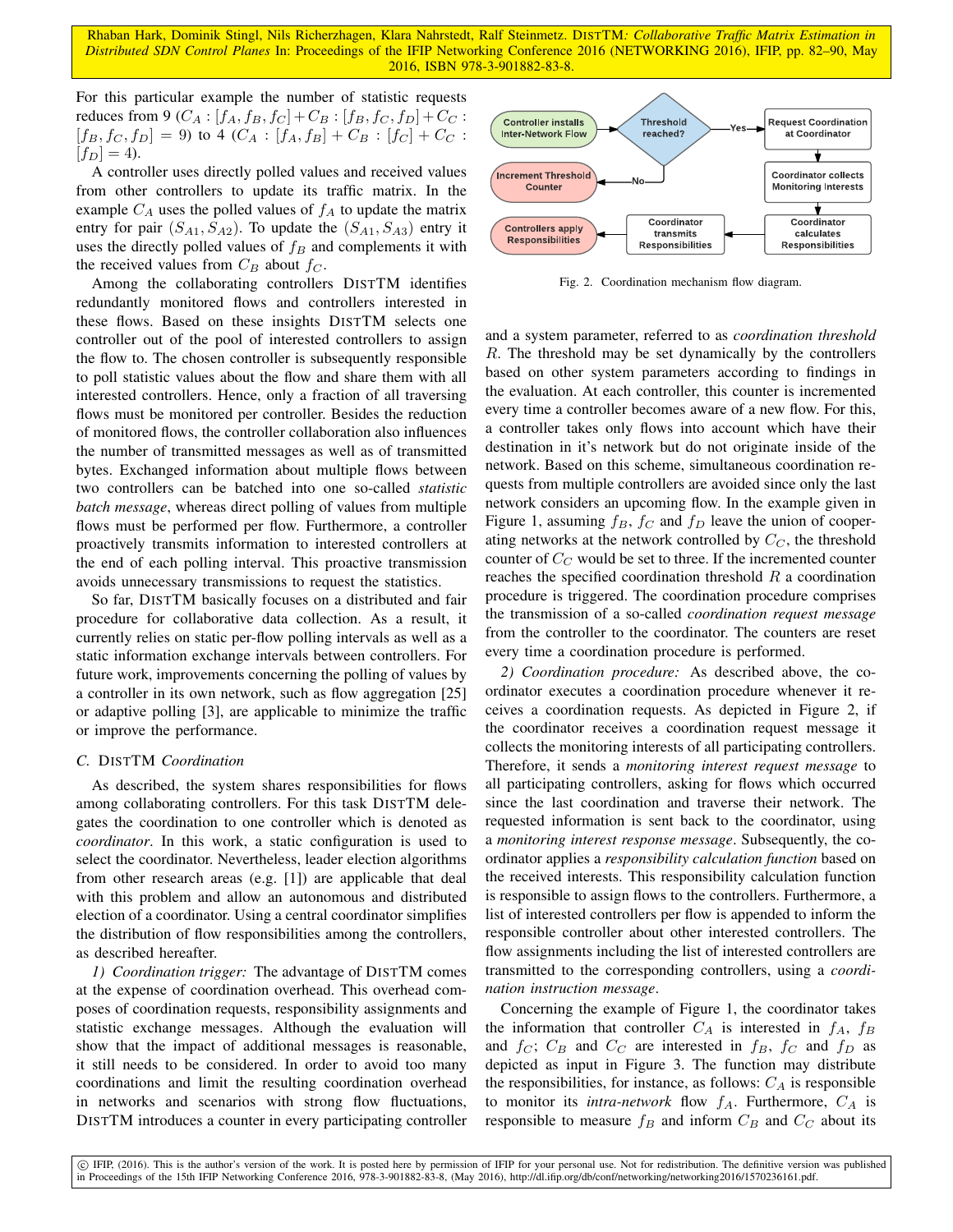

Fig. 3. Coordination function input and output.

updates.  $C_B$  needs to monitor  $f_C$  and inform  $C_A$  and  $C_C$ , while  $C_C$  is responsible for flow  $f_D$  and to inform  $C_B$  about measurement updates. In this case, excluding *intra-network* flows, the coordinator assigns one flow to each controller. Hence, it shares the responsibilities fair among controllers.

## *D. Fairness schemes*

In addition to the relevant flows of a controller, a monitoring interest response message comprises further information. This covers the number of *intra-network* flows inside of a single network (e.g.,  $f_A$  in  $C_A$ ), the number of previously assigned, still active flows and the number of switches in the controllers network. The additional information is optional and may not be included due to privacy constraints. However, if it is included, the coordinator uses this information for the responsibility calculation function in order to apply various fairness schemes that influence the assignment of flows. DISTTM offers four fairness strategies that are applicable to distribute the responsibilities among controllers.

*1) Fair Controller Distribution (FCD):* The *FCD* scheme distributes the responsibilities equally among all participating controllers in terms of monitored flows in total. Hence, this scheme makes sure that every controller is supposed to make the same number of statistic requests to switches in its network. This includes requests for *intra-network* flows not traversing networks controlled by other controllers. However, *FCD* leads to equal statistic request load among controllers and might be preferred, for instance, by single-administrated networks.

*2) Fair Domain Distribution (FDD):* As different controllers may be part of competing domains, they are not willed to respect *intra-domain* flows of other networks. As a simplified scheme to support this, the *FDD* scheme distributes the responsibilities equally among controllers while *intranetwork* flows are not taken into account. This scheme leads to an equal distribution of flows to monitor for other controllers. A more elaborated version of this scheme could consider fairness between each controller pair. A controller  $C_A$ , for instance, does neither want to respect a flow only in the network of  $C_B$ , nor traversing only the networks of  $C_B$  and  $C_C$ .

*3) Fair Switch Distribution (FSD):* So far, the issue that networks may differ in size has been ignored. Consider two collaborating networks: one consisting of only two switches, while the other consists of an order of magnitude more switches. If flows traverse both networks with the same probability, a distribution based on the statistic requests a controller has to poll from a switch would lead to a disproportional load on the two switches of the small network. To tackle this issue, the *FSD* scheme assigns the responsibilities in a fair manner based on the current requests per switch. This leads to a fair load distribution among switches in the network, however, potentially not among controllers.

*4) Random (RD):* As reference model, a random distribution among controllers is used. As it can be expected, for large experiments, the scheme resembles the fair controller distribution assuming equal flow occurrences per network.

The listed schemes optimize particular scenarios and situations. Hence, we propose to use dynamic combinations based on the characteristics and requirements in real-world scenarios. As a flow is assigned to a controller DISTTM does not dictate which switch needs to be selected on a flow's path to fetch statistics from. Consequently, the controllers are responsible to make a sensible selection. As already mentioned in Section III-A, related approaches tackle this aspect and is not taken into consideration in this work. However, it may be an important aspect for future work.

# IV. EVALUATION

This section describes the evaluation of DISTTM. The major objectives of the evaluation are to show (i) that the system is able to reduce monitoring costs, while the performance can be maintained and (ii) to highlight the influence of the different fairness schemes of the responsibility calculation function on DISTTM. To be able to quantify this, we implemented DISTTM as a Floodlight<sup>4</sup> OpenFlow controller application as which it is deployed on all controllers in a virtual simulation network. In addition, we included a simplified routing application based on a modest host detection extension, the ability to detect peering points with other networks, and a straightforward westbound interface. The westbound interface enables the communication between controllers through TCP connections using an out-of-band controller network in the control plane. Using this small set of functionality, the distributed traffic matrix estimation system – DISTTM – is implemented.

#### *A. Evaluation Methodology and Scenario*

We use Mininet [10] as evaluation testbed to generate virtual OpenFlow-enabled networks. As sketched in Figure 4, for this preliminary evaluation, we choose a synthetic, linear topology with three individually controlled networks with three switches each as default scenario. The first network, controlled by  $C_A$ has a peering-point to the network controlled by  $C_B$ , which itself has a peering point at the other end to the network controlled by  $C_C$ . This topology allows a direct presentation and measurement of the DISTTM principles.

For the evaluation, we use the parameters shown in Table I. The first to two parameters represent DISTTM's system parameters, as introduced in the previous section. The following parameters except the last one configure the modeled flows in the network and are detailed in the following paragraph.

<sup>4</sup>Project Floodlight: Floodlight OpenFlow Controller http: //www.projectfloodlight.org/floodlight/, [Access: Nov 09, 2015]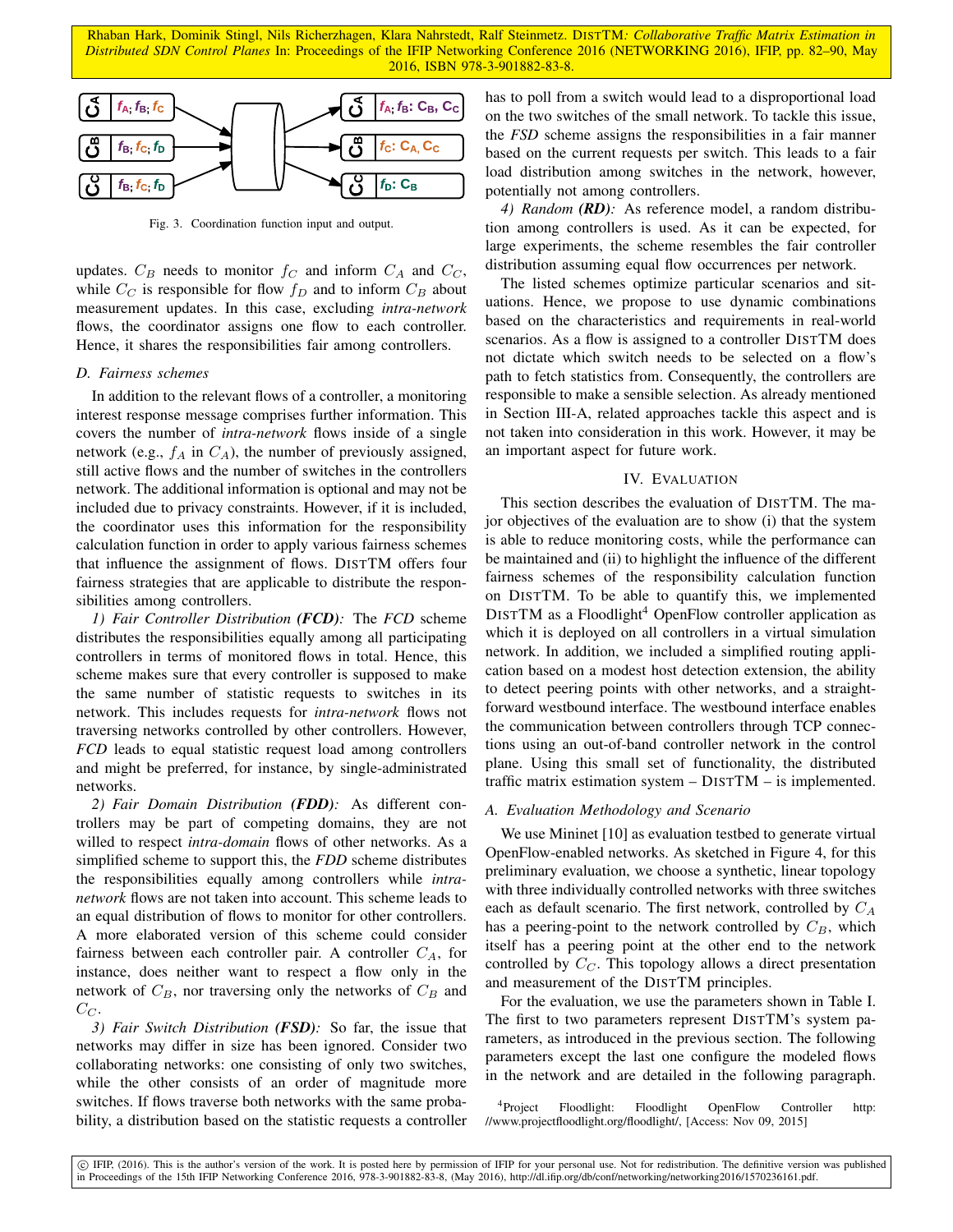

Fig. 4. Synthetic evaluation topology.

The last parameter  $F_{max}$  represents the flow idle timeout. If multiple values are listed for a parameter, the values for a default configuration are underlined.

TABLE I SCENARIO AND SIMULATION SETUP.

| <b>Parameter</b> | Values                | <b>Description</b>         |
|------------------|-----------------------|----------------------------|
| $T$ [ms]         | 500, 1000, 2000, 5000 | Polling period             |
| R.               | 1, 2, 3, 5, 10, 20    | Coordination threshold     |
| $r$ [pps]        | 100                   | Packet rate                |
| $\lambda$ [s]    |                       | E[Flow inter-arrival time] |
| $\mathbf{k}$     | 5                     | Pareto shape index         |
| $x_{min}$ [pkts] | 500                   | Min. packets per flow      |
| $F_{max}$ [s]    | 5                     | Flow idle timeout          |

As only the duration of active flows instead of their size is relevant for the conducted evaluation, flows have a constant packet rate  $r$  and minimal packet size. For the inter arrival time of flows in seconds, we use an exponentially distributed stochastic variable with  $\lambda = 1$  [8]. Concerning the length of a flow, a Pareto distributed stochastic variable is used. As parameters,  $k = 5$  and  $x_{min} = 500$  are set. Thus, most flows are small (slightly larger than 500 packets) and only a few are significantly large. A flow consisting of more than 500 packets is alive for at least 5 seconds with the specified packet rate. Assuming one second inter arrival time, if the system is in equilibrium, at least (and most commonly) six flows intersect at a time. We set the probability of a flow's source  $(H_i)$  and destination  $(H_j)$  being in one of the networks to  $\frac{1}{3}$  each, with  $i \neq j$ . All simulations were repeated 50 times. Bar plots report the mean with 95% confidence intervals. Box plots report the median, lower and upper quartiles as well as whiskers for the fifth and 95th percentiles. The simulations were executed on a dedicated simulation machine<sup>5</sup>.

During the evaluation, we investigated three different metrics to quantify DISTTM's behavior. At first, we measure monitoring costs of DISTTM using the number of statistic requests per controller per flow. This metric is independent of the evaluation duration as the number of flows increases linear with time if the system is in equilibrium. The second metric quantifies the overhead which is additionally produced by DISTTM. This overhead comprises the different types of coordination messages as well as statistic batch messages, which are exchanged between controllers. Similar to the first

<sup>5</sup>*Ubuntu 14.04.3 LTS / 24x2.6GHz Intel(R) Xeon(R) CPU / 128GB RAM*



Fig. 5. Cost reduction evaluation.

**Example of the 15th IFIP Networking Conference 2016, 87 and 2016 in the 15th IFIP Networking Conference 2016, a method of the 15th IFIP Networking Conference 2016, https://dl.iffe.org/db/conference 2016, https://dl.iffe** metric, the second one is measured per controller per flow. To enable a reasonable aggregation of the two metrics, in some cases the metric's presentation is in bytes instead of the number of messages or requests. Although one cannot compare statistic requests and coordination messages directly due to the fact that they do not share the same medium and lead to different load on the controllers, this compromise allows finding a comprehensible operating point for the trade-off between cost reduction and introduced overhead. Note, that the statistic requests with their replies are always of the same size, so that the qualitative behavior is similar for message counts as well as bytes. The resulting bytes of coordination messages may vary depending on the type and amount of shared information. To compare fairness, we selected the portion of statistic requests a controller or switch is supposed to trigger or answer, respectively, as metric. This is identical to the portion of flows a controller must monitor. In addition to these metrics that particularly quantify the costs of DISTTM, it must be shown, that the performance for the generation of the traffic matrices does not suffer using DISTTM. As packet losses are not considered in the scope of this evaluation, the performance is measured in terms of staleness of matrix entries. The staleness is defined by the period between two consecutive updates of a matrix entry for active flows.

#### *B. Monitoring Cost Reduction*

Figure 5 shows the main contribution of DISTTM . For the default polling period of  $T = 2000 \text{ ms}$ , the leftmost plot of Figure 5 shows the number of bytes used for the statistic requests and replies for one controller per flow. The number reaches its peak when DISTTM is not used (w/o). In that case, the non-collaborative approach is applied and every controller must monitor all flows it is interested in. Using DISTTM , the plot shows a significant reduction of the number of bytes for statistic requests. However, it becomes apparent that the traffic grows if the coordination threshold  $R$  is increased. This results from the fact that low coordination thresholds lead to frequent re-configurations and fast assignments of *inter-network* flows to single controllers. Consequently, redundant measurements occur fewer. For large thresholds, the occurrences of redundant measurements of flows increase, as each controller monitors all flows before they are monitored only once. Thus, as visible

C IFIP, (2016). This is the author's version of the work. It is posted here by permission of IFIP for your personal use. Not for redistribution. The definitive version was published in Proceedings of the 15th IFIP Networki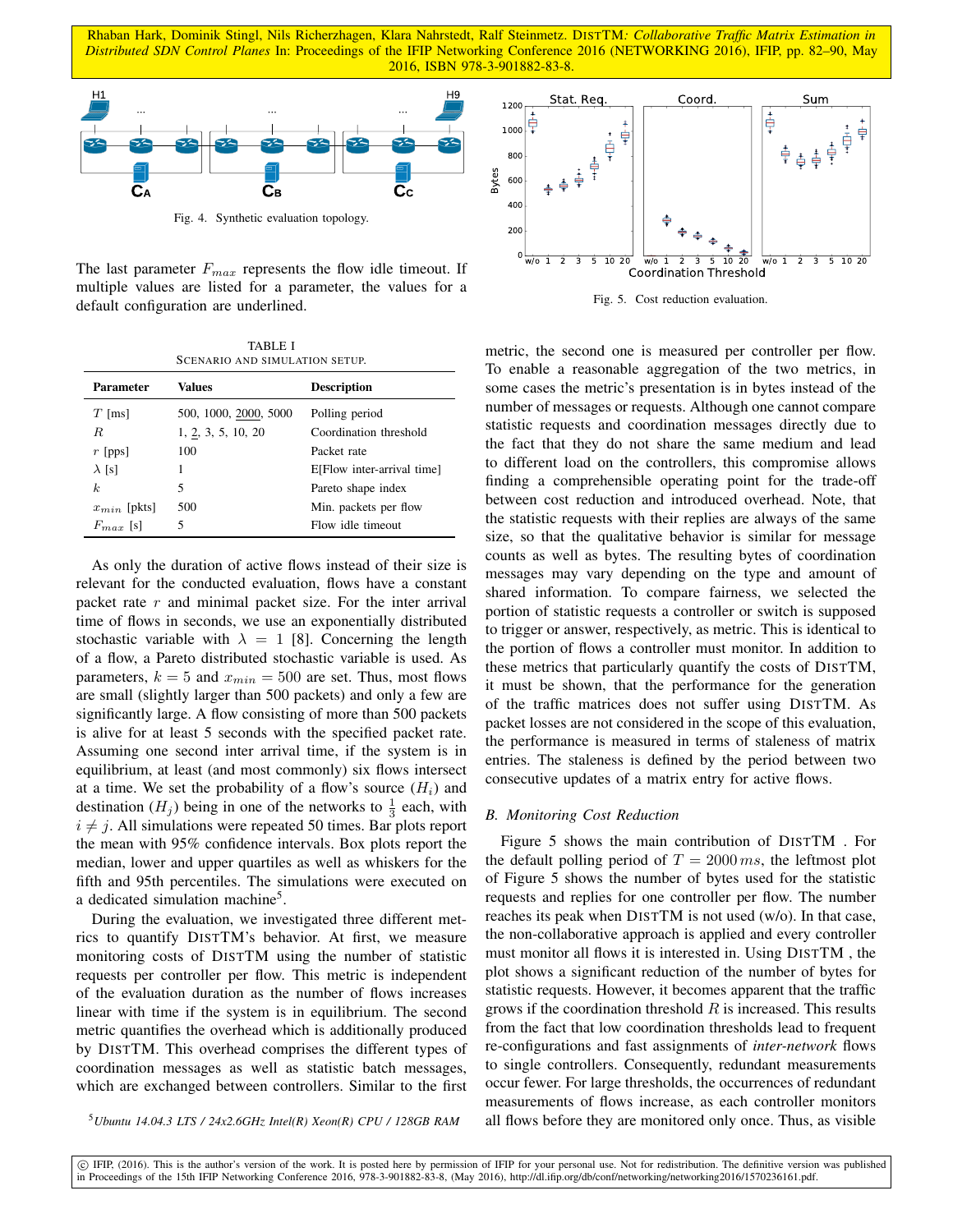Rhaban Hark, Dominik Stingl, Nils Richerzhagen, Klara Nahrstedt, Ralf Steinmetz. DISTTM*: Collaborative Traffic Matrix Estimation in Distributed SDN Control Planes* In: Proceedings of the IFIP Networking Conference 2016 (NETWORKING 2016), IFIP, pp. 82–90, May 2016, ISBN 978-3-901882-83-8.



Fig. 6. Statistic request distribution among controllers.



Fig. 7. Resulting traffic of the statistic requests and coordination control messages.

in the figure, the traffic from the transmitted statistic requests and replies increases as well. The plot in the middle of Figure 5 depicts the number of bytes needed for the different coordination messages. Without the use of DISTTM this value is zero since no coordination between the controllers occurs. For a small threshold  $R$  this overhead is larger, while larger thresholds, thus, rarer coordinations, lead to less coordination control messages. The resulting coordination traffic in bytes decreases with increasing threshold. Finally, the rightmost plot of Figure 5 shows the total load in terms of bytes comprising the statistic requests and replies plus the number of bytes for coordination messages. As depicted, a tradeoff between the coordination threshold  $R$  and the total load exists. Coordinating on every arising flow  $(R = 1)$ , leads to less monitoring costs (flows are always monitored only by one controller instead of each), whereas the coordination overhead is relatively high. Increasing the threshold  $R$  leads to larger monitoring costs, whereas the coordination overhead decreases. For the evaluated scenario with  $T = 2000 \text{ ms}$ , the operating point is between  $R = 2$  and  $R = 3$ .

Figure 6 depicts the distribution of statistic requests per controller per flow for the different coordination threshold  $(R)$ configurations. It can be seen that the total number of requests is significantly lower using DISTTM. For  $R = 1$  the system must request the least statistics. Even for high thresholds, the number is still lower than for the classical approach without DISTTM. The reduced number of statistic requests for a decreasing coordination threshold  $R$  originates from the fact the frequency of redundant, thus, unnecessary requests is reduced. As already mentioned, a lower  $R$  leads to more frequent re-configurations and fast assignment of redundantly measured flows to single controllers. In addition to the total amount of requests, the cumulative distribution function (CDF) depicts the distribution of the requests among the controllers. Regarding the distribution without the use of DISTTM, we observe that the number of statistic requests has a shift after  $\frac{2}{3}$  of the data points. In the given evaluation topology (cf. Figure 4) controller  $C_B$  must handle more flows in average than  $C_A$ and  $C_C$ , as it located in between. Due to this focal position and an equal distribution of flow sources and destinations, it must monitor more flows than the other two controllers. As a result, an unfair distribution occurs. DISTTM balances the distribution more if responsibility for flows are shared between the controllers. For large thresholds, the distribution is still less balanced due to the larger number of redundantly monitored flows. With a lower coordination threshold, the negative impact of  $C_B$ 's focal position nearly disappears due to frequent re-configurations and the faster unique assignment of flows to controllers. A more elaborated view on fairness and load balancing is presented in Section IV-D.

# *C. Impact of the Polling Period*

Figure 7 depicts the overall traffic (note the logarithmic scale) comprising the statistic requests and replies plus the coordination control messages for a varying statistic polling period  $T$  and a varying coordination threshold  $R$ . As expectable, it can be observed that an increasing polling period reduces the overall traffic. However, for shorter polling periods the total savings are higher than for longer periods, whereas relative savings are comparable, although hardly identifiable in the figure. Apart from that, it is observable that the polling period influences the operating point. For a short period, e.g.,  $T = 500$ ms, the lowest total overhead is at  $R = 1$ . As the period is extended, e.g.,  $T = 5000ms$ , the operating point shifts to larger thresholds ( $R \approx 3$ ). Hence, for short polling periods, the coordination overhead has less influence on the total load. The other way around, lower frequencies lead to larger influence of coordination control messages, thus minimizing the positive effect of DISTTM and the collaborative estimation of traffic matrices.

# *D.* DISTTM *Fairness*

In order to examine the fairness, Figure 8a depicts the share of flows a controller has to monitor in relation to the total number of flows monitored by all controllers. For the use of DISTTM, three fairness schemes are applied and compared to the classical approach (w/o DISTTM). The classical approach and the *RD* scheme show rather unfair distributions. For the classical approach,  $C_B$  suffers from its central position in the topology, as shown by the shift for  $\frac{1}{3}$  of all measurements. In contrast, the *FCD* scheme and the *FDD* scheme (cf.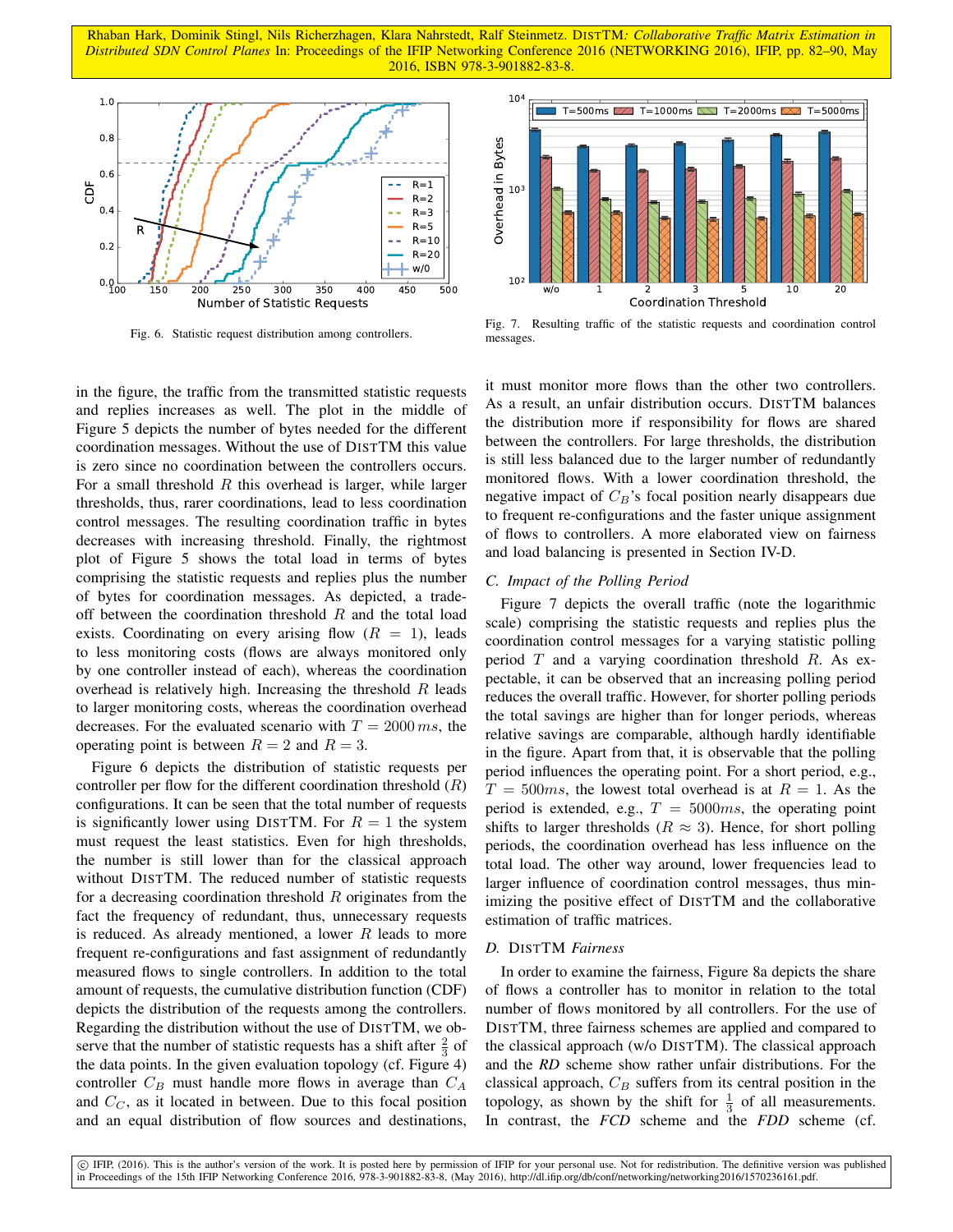

Fig. 8. Fairness evaluation results

Section III-D) lead to a steep curve indicating a balanced distribution of responsibilities among the controllers. Thus, the proposed schemes improve the load fairness on controllers. Due to the fact that *intra-network* flows occur in all three networks with the same probability, *FDD* and *FCD* behave similarly.

For the next experiment, the network of controller  $C_C$  is enlarged and consists of four times more switches. However, the probability for a flow starting or ending in one network is unchanged. Hence, the switches in the small networks may be polled more often in average when *FCD* is applied. Figure 8b depicts the portion of statistic requests in relation to all triggered requests that must be processed by a switch. It becomes apparent that the fairness in terms of load on a switch is improved using the *FSD* scheme. This results from the fact that the *FSD* scheme is the only scheme, which considers the current state of the switches.

$$
f(x_1,..,x_n) = \frac{\left(\sum_{i=1}^n x_i\right)^2}{n \sum_{i=1}^n x_i^2}
$$
 (1)

In order to capture the fairness by a single value, we calculate the *fairness index (FI)* proposed by Jain [6]. Equation (1) produces a single value between 0 and 1, where 1 reports the highest fairness.

TABLE II OBSERVED CONTROLLER AND SWITCH FAIRNESS.

| Scheme     | <b>Controller</b><br><b>Fairness</b> | Switch Fair-<br>ness <sup>6</sup> |
|------------|--------------------------------------|-----------------------------------|
| RD         | 0.9510                               | 0.5377                            |
| <i>FCD</i> | 0.9893                               | 0.5400                            |
| <i>FDD</i> | 0.9907                               |                                   |
| FSD        |                                      | 0.6736                            |
| w/o DISTTM | 0.9677                               | 0.5413                            |

<sup>6</sup>Adapted topology: the network of  $C_C$  contains four times more switches; equal probability of flow source and destination per network.



Fig. 9. Traffic matrix entry staleness.

Using the unmodified scenario, the *FCD* and *FDD* schemes balance the load among the controllers in the fairest manner. Both FIs are qualitatively equal, as listed in Table II and already depicted in Figure 8a. For the modified scenario with the adapted topology the second column of Table II outlines the fairest load balance among the switches if the *FSD* scheme is applied. A fair balancing of statistic requests between the switches cannot be provided if fairness schemes are applied that ignore the different number of switches in the network as well as the current load on switches.

## *E. Impact of* DISTTM *on Performance*

 $\frac{P}{2}$ 2 B A From so the the 15th IFIP Networking Conference 2016, 1978-201882-83. (May 2018), https://dl.inter-society.com/networking Conference 2018 and the 15th IFIP Networking Conference 2018 and the action of the To examine potential trade-offs, it must be analyzed to which extent the traffic matrix estimation performance is influenced. We use the matrix entry staleness to represent the performance. For the sake of simplicity, all controllers poll statistics with the same frequency. In the classical approach, the delay between the actual values and the available data in the controller consists only of the statistic reply transmission delay between the switch and the controller. Using DISTTM, this delay is extended by two further delays. At first, the delay between a received statistic reply and the end of the measurement period, where a statistic batch message is exchanged between two controllers is added. Furthermore, the transmission delay of this statistic batch message between the controllers must be added. Since the statistic polling interval is typically much larger than the transmission delay, they can be neglected. Figure 9 depicts the CCDF of the traffic matrix entry staleness for the default statistic polling rate of  $T = 2000 \text{ ms}$ . It becomes apparent that about  $90\%$  of the values are updated every  $2000 \, ms$  (note the logarithmic scale). However, some values are staler using DISTTM. Whenever a coordination is triggered and its instructions are sent to a controller, the statistics of a flow which is assigned to another controller are not polled anymore. The next update for this flow arrives with the next statistic batch message of the responsible controller. In the meantime the affected entries are not updated. As the figure shows for a polling period of  $T = 2000 \, ms$ , most remaining entries are updated in less than  $2 \cdot 2000ms = 4000ms$ . Shorter intervals are also possible during the coordination procedure. Altogether, DISTTM leads to an exponentially distributed excess staleness.

c IFIP, (2016). This is the author's version of the work. It is posted here by permission of IFIP for your personal use. Not for redistribution. The definitive version was published